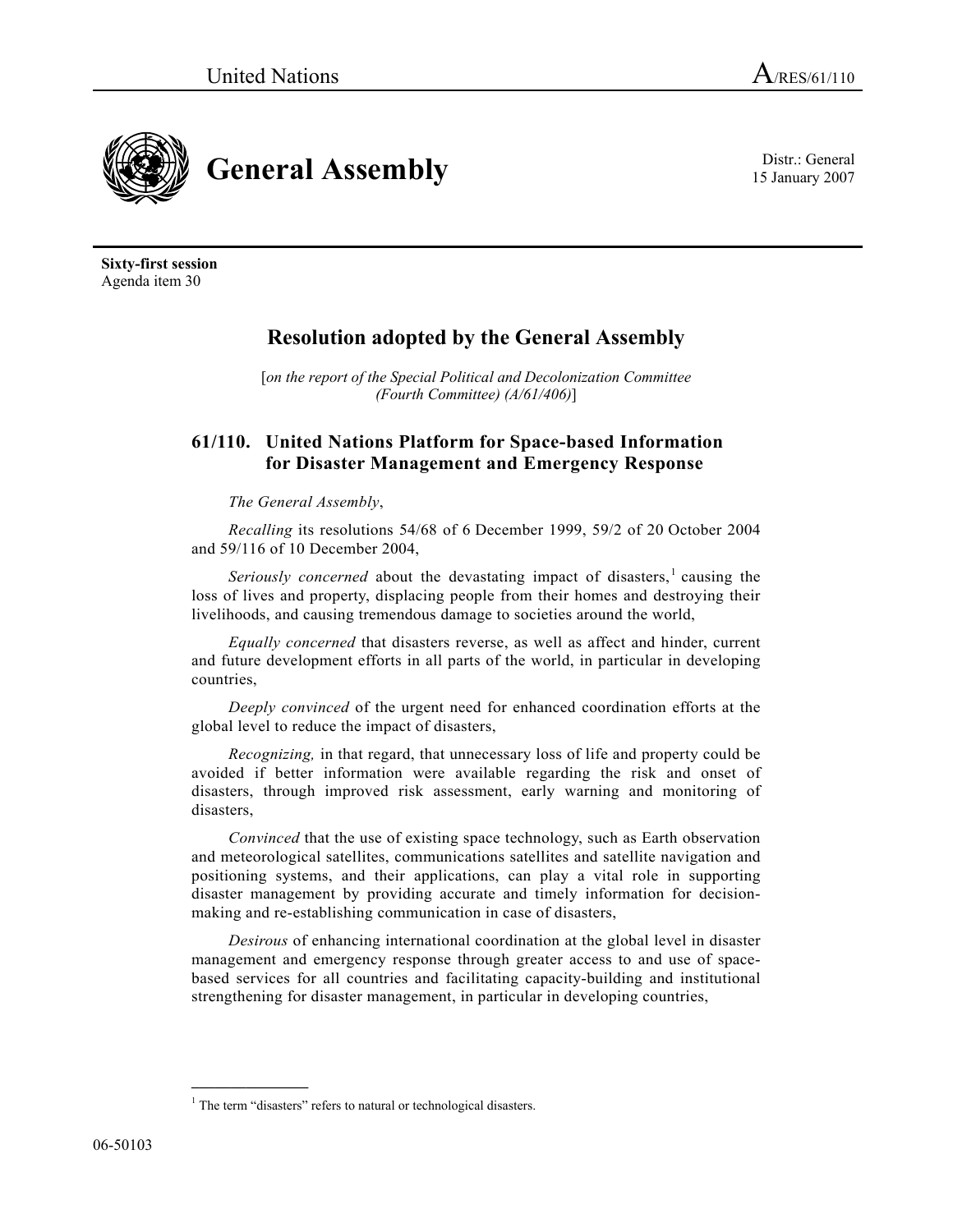*Having considered* the report of the Committee on the Peaceful Uses of Outer Space on the work of its forty-ninth session, $<sup>2</sup>$ </sup>

 1. *Recognizes* that disasters affect many areas of the Earth and that coordinated international efforts are required to reduce their impacts, and that space technology and its application can play a vital role in supporting disaster relief operations by providing accurate and timely information and communication support;

 2. *Also recognizes* the important role that coordinated applications of space technology can play in the implementation of the Hyogo Declaration and the Hyogo Framework for Action 2005–2015: Building the Resilience of Nations and Communities to Disasters, adopted by the World Conference on Disaster Reduction, held at Kobe, Hyogo, Japan, from 18 to 22 January  $2005$ ;<sup>3</sup>

 3. *Further recognizes* that different international initiatives aimed at utilizing space-based disaster information and services exist, such as the Integrated Global Observing Strategy Partnership, the Global Earth Observation System of Systems, the International Charter on Space and Major Disasters and the International Strategy for Disaster Reduction, and that the availability of such services should be promoted among developing countries;

 4. *Notes with concern* that unless a global, integrated and coordinated approach is undertaken, building upon the experiences of existing international initiatives, the utilization of space assets in support of disaster management will continue to lag significantly in most parts of the world and that a considerable gap will exist and is likely to remain in all areas of space technology applications to disaster management;

 5. *Takes note with appreciation* of the study of the ad hoc expert group established by the Committee on the Peaceful Uses of Outer Space on the possibility of creating an international entity to provide for coordination and the means of realistically optimizing the effectiveness of space-based services for use in disaster management;<sup>4</sup>

 6. *Decides* to establish a programme within the United Nations to provide universal access to all countries and all relevant international and regional organizations to all types of space-based information and services relevant to disaster management to support the full disaster management cycle by being a gateway to space information for disaster management support, serving as a bridge to connect the disaster management and space communities and being a facilitator of capacity-building and institutional strengthening, in particular for developing countries;

 7. *Agrees* that the programme would be supported through voluntary contributions and through a rearrangement of priorities within the framework of the United Nations reform process and, if necessary, a rearrangement of priorities of the Office for Outer Space Affairs of the Secretariat and that the additional activities would not, as far as possible, have a negative impact on the current programme activities of the Office and should not result in an increase in the total regular budget of the United Nations;

**\_\_\_\_\_\_\_\_\_\_\_\_\_\_\_** 

<sup>&</sup>lt;sup>2</sup> Official Records of the General Assembly, Sixty-first Session, Supplement No. 20 (A/61/20).

<sup>&</sup>lt;sup>3</sup> A/CONF.206/6 and Corr.1, chap. I, resolutions 1 and 2.

<sup>4</sup> A/AC.105/873.